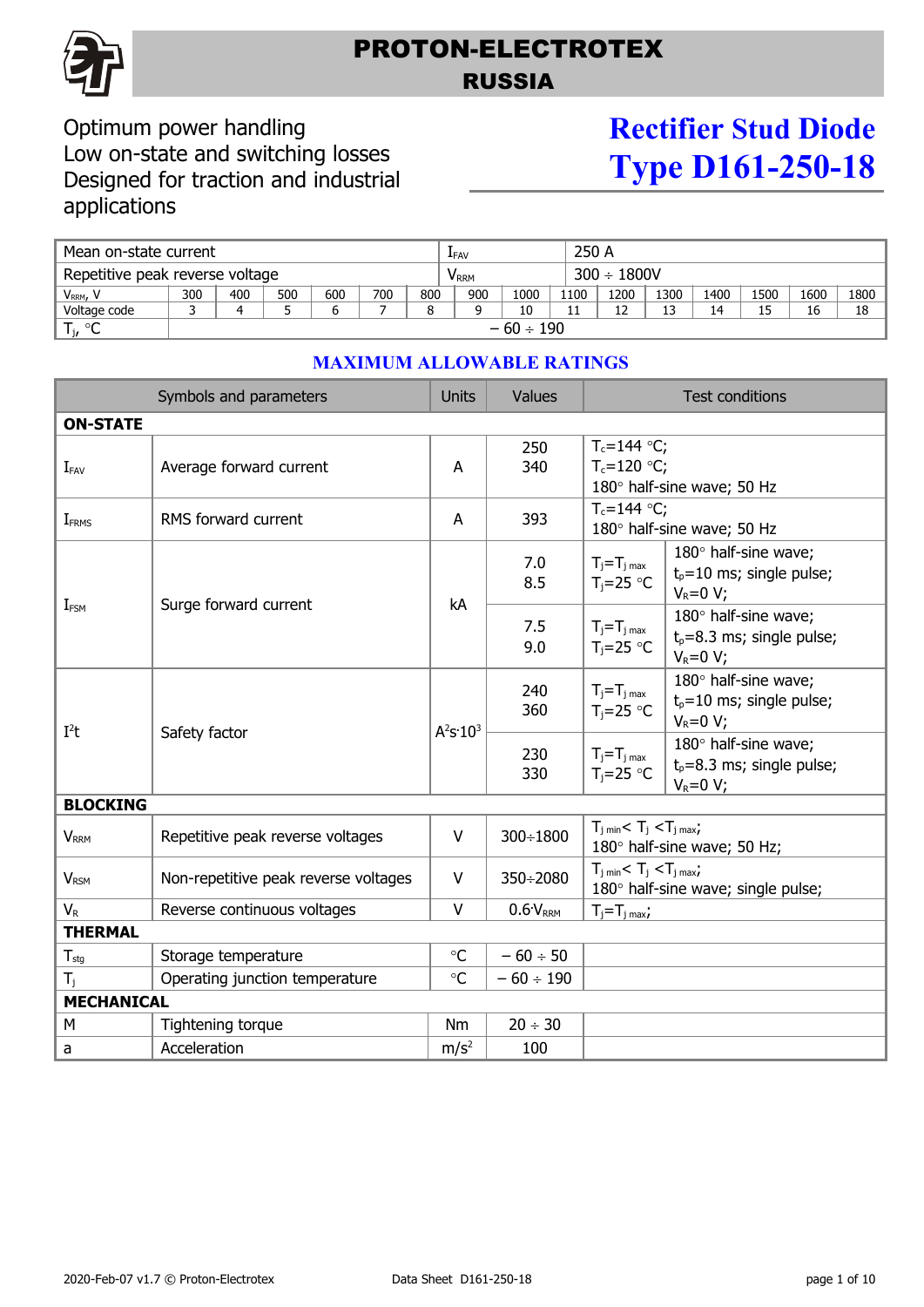#### **CHARACTERISTICS**

|                   | Symbols and parameters                       | <b>Units</b>  | <b>Values</b>   | Conditions                                                               |
|-------------------|----------------------------------------------|---------------|-----------------|--------------------------------------------------------------------------|
| <b>ON-STATE</b>   |                                              |               |                 |                                                                          |
| $V_{FM}$          | Peak forward voltage, max                    |               | 1.35            | $T_i = 25$ °C; I <sub>FM</sub> =785 A                                    |
| $V_{F(TO)}$       | Forward threshold voltage, max               | $\vee$        | 0.785           | $T_j = T_j$ max;                                                         |
| $r_{\rm T}$       | Forward slope resistance, max                | $m\Omega$     | 0.701           | $0.5 \pi$ I <sub>FAV</sub> < I <sub>T</sub> < 1.5 $\pi$ I <sub>FAV</sub> |
| <b>BLOCKING</b>   |                                              |               |                 |                                                                          |
| $I_{RRM}$         | Repetitive peak reverse current, max         | mA            | 40              | $T_j = T_j$ max,<br>$V_R = V_{RRM}$                                      |
| <b>SWITCHING</b>  |                                              |               |                 |                                                                          |
| Qrr               | Total recovered charge, max                  | μC            | 900             | $T_j = T_j$ <sub>max</sub> ; $I_{TM} = 250$ A;                           |
| $t_{rr}$          | Reverse recovery time, max                   | μS            | 18              | $di_R/dt = -10 A/\mu s$ ;                                                |
| $I_{rrM}$         | Peak reverse recovery current, max           | A             | 100             | $V_R = 100 V;$                                                           |
| <b>THERMAL</b>    |                                              |               |                 |                                                                          |
| $R_{\text{thic}}$ | Thermal resistance, junction to case,<br>max | $\degree$ C/W | 0.150           | Direct current                                                           |
| <b>MECHANICAL</b> |                                              |               |                 |                                                                          |
| W                 | Weight, max                                  | q             | 240             |                                                                          |
| $D_{s}$           | Surface creepage distance                    | mm<br>(inch)  | 12.4<br>(4.882) |                                                                          |
| $D_{a}$           | Air strike distance                          |               | 12.4<br>(4.882) |                                                                          |

#### **PART NUMBERING GUIDE**

| D 161 250 |  | - 192 |  |
|-----------|--|-------|--|
|           |  |       |  |

1. D — Rectifier Diode

2. Design version<br>3. Average forwar

3. Average forward current, A<br>4. Polarity:  $X -$ Cathode to Stu

4. Polarity:  $X -$  Cathode to Stud; Anode to Stud – no symbol 5. Voltage code

5. Voltage code

6. Ambient conditions:  $N -$  normal; T – tropical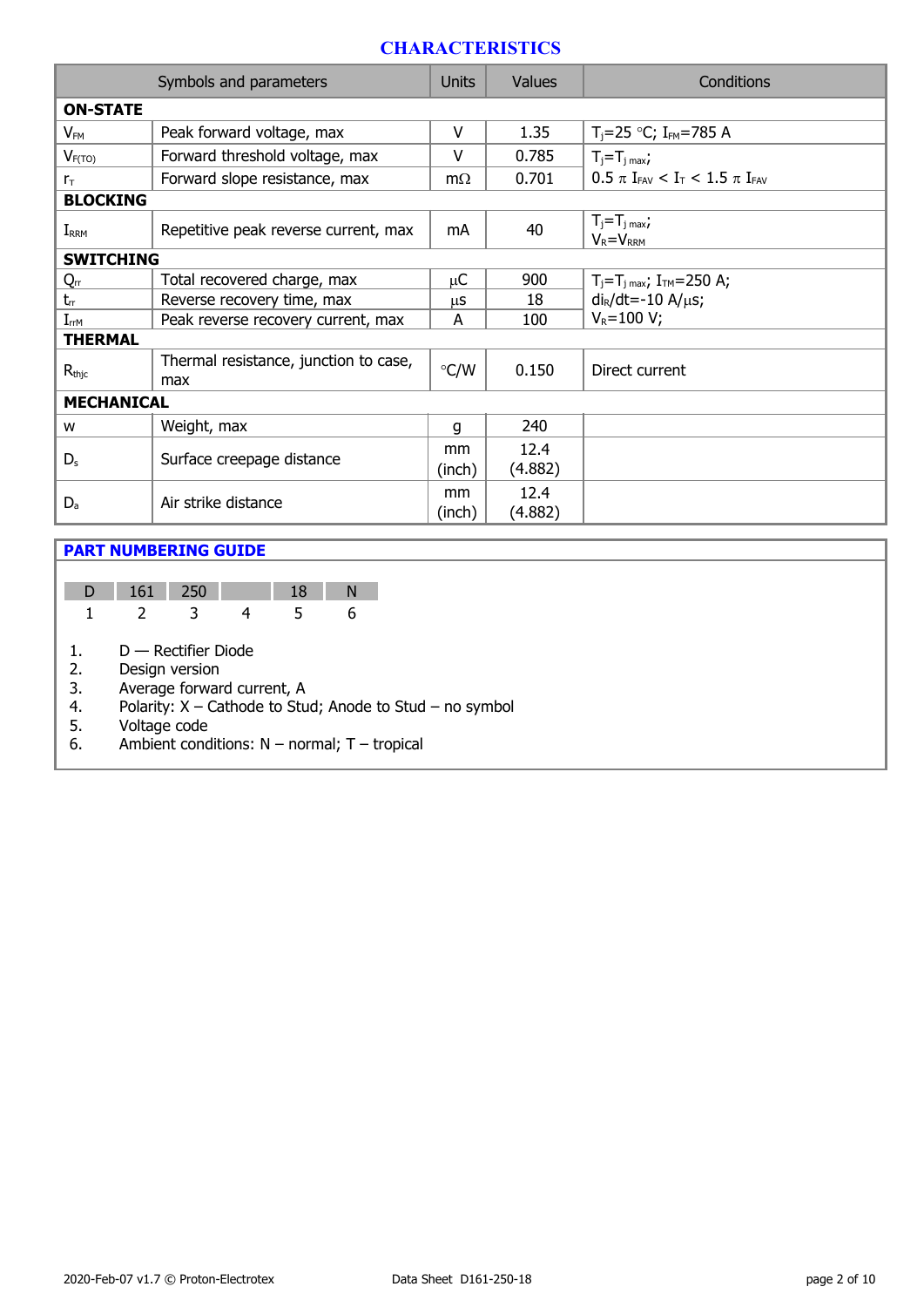

| Type of screw                      | w              |  |
|------------------------------------|----------------|--|
| Metric Screw Type A (upon request) | $M16x1,5 - 8g$ |  |
| Metric Screw Type B                | $M20x1,5 - 8q$ |  |
|                                    |                |  |

| <b>Polarity</b> |               | <b>Example of code</b> | <b>Reference</b> | <b>Colors</b>            |                                        |  |
|-----------------|---------------|------------------------|------------------|--------------------------|----------------------------------------|--|
|                 |               | designation            | designation      | Anode                    | <b>Cathode</b>                         |  |
| Normal          | Anode to stud | D161-250-18            |                  | $\overline{\phantom{0}}$ | Red tube                               |  |
|                 |               |                        |                  |                          |                                        |  |
|                 |               |                        |                  |                          | All dimensions in millimeters (inches) |  |

**The information contained herein is confidential and protected by Copyright. In the interest of product improvement, Proton-Electrotex reserves the right to change data sheet without notice.**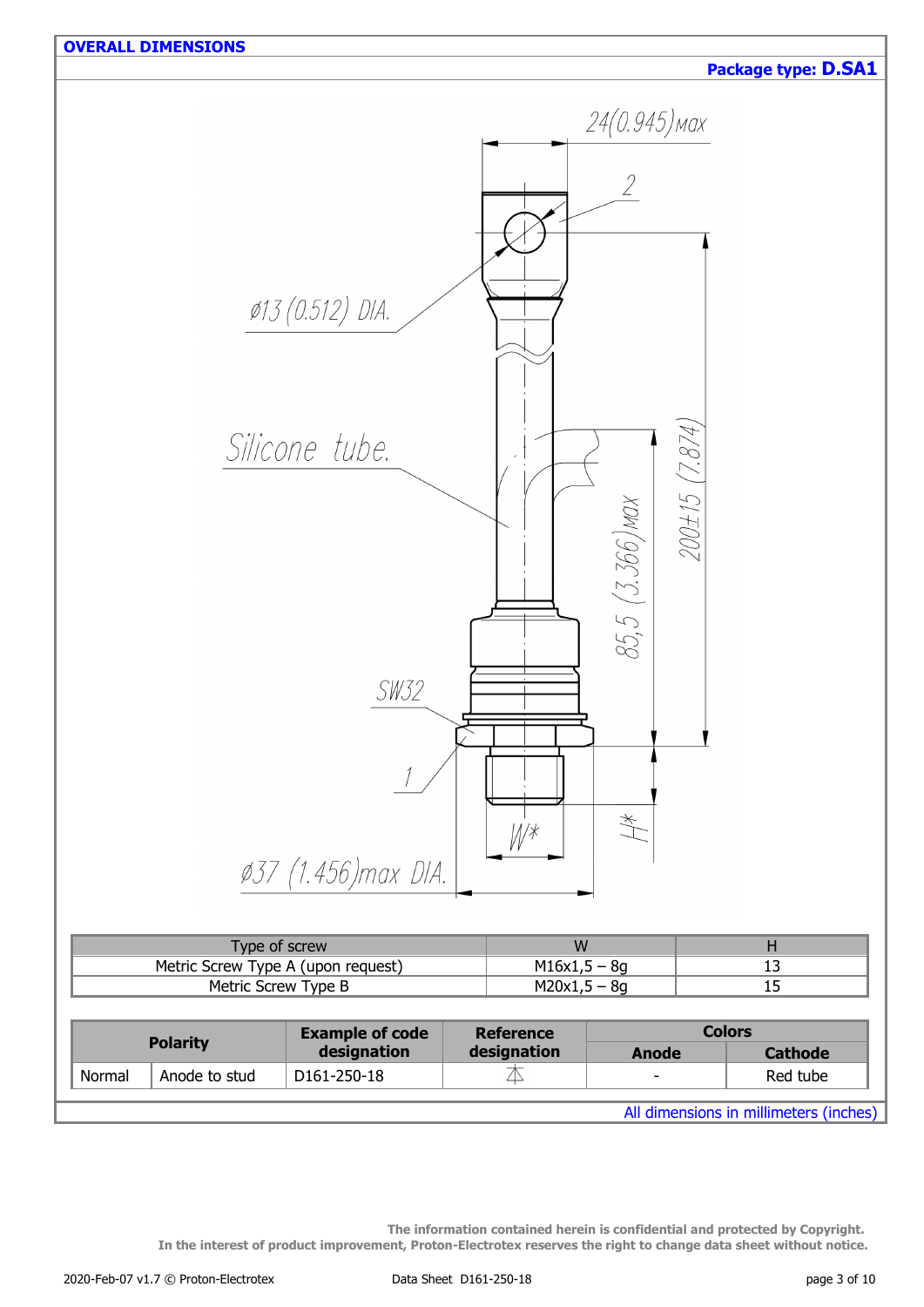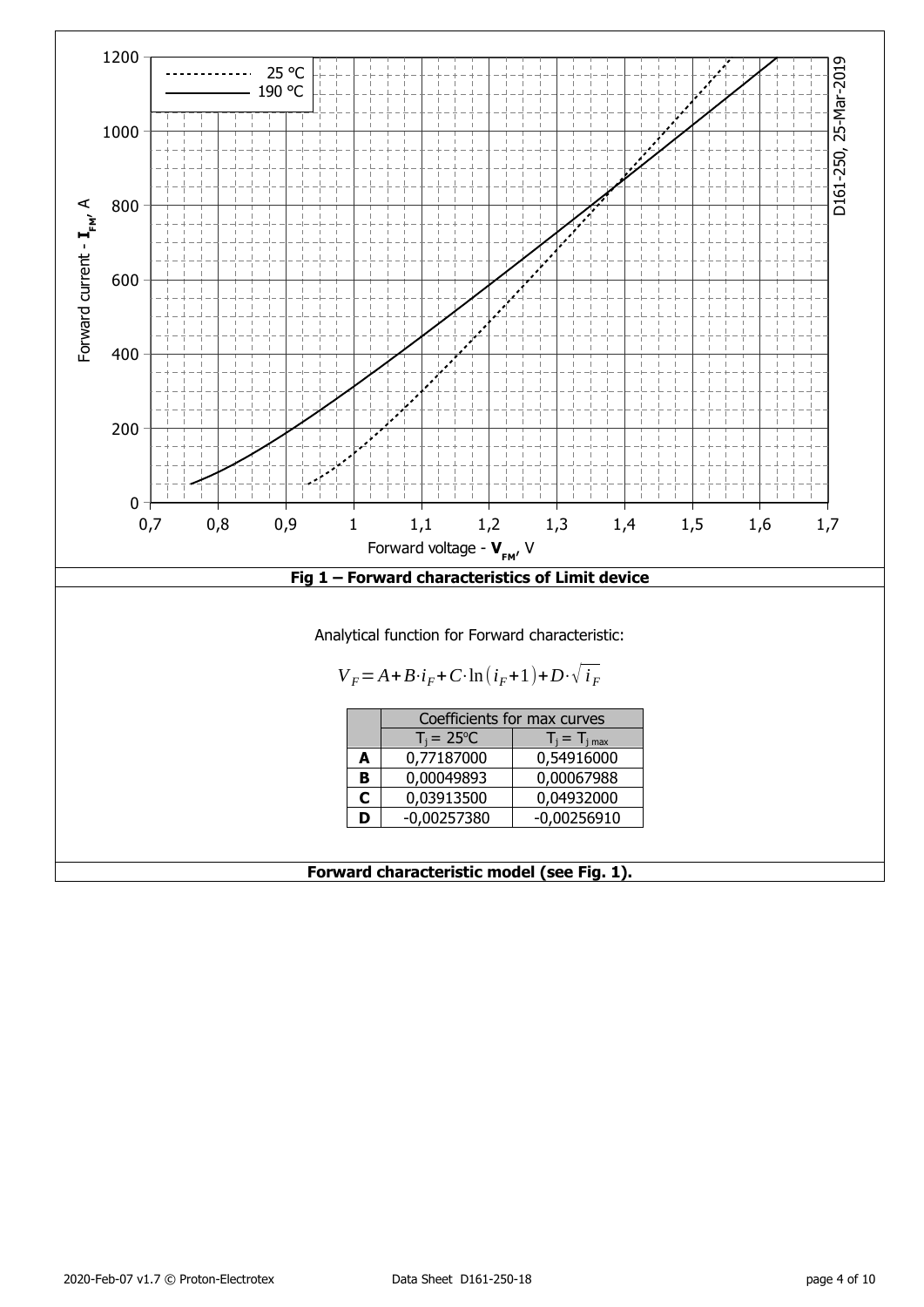

#### **Transient thermal impedance junction to case Zthjc model (see Fig. 2)**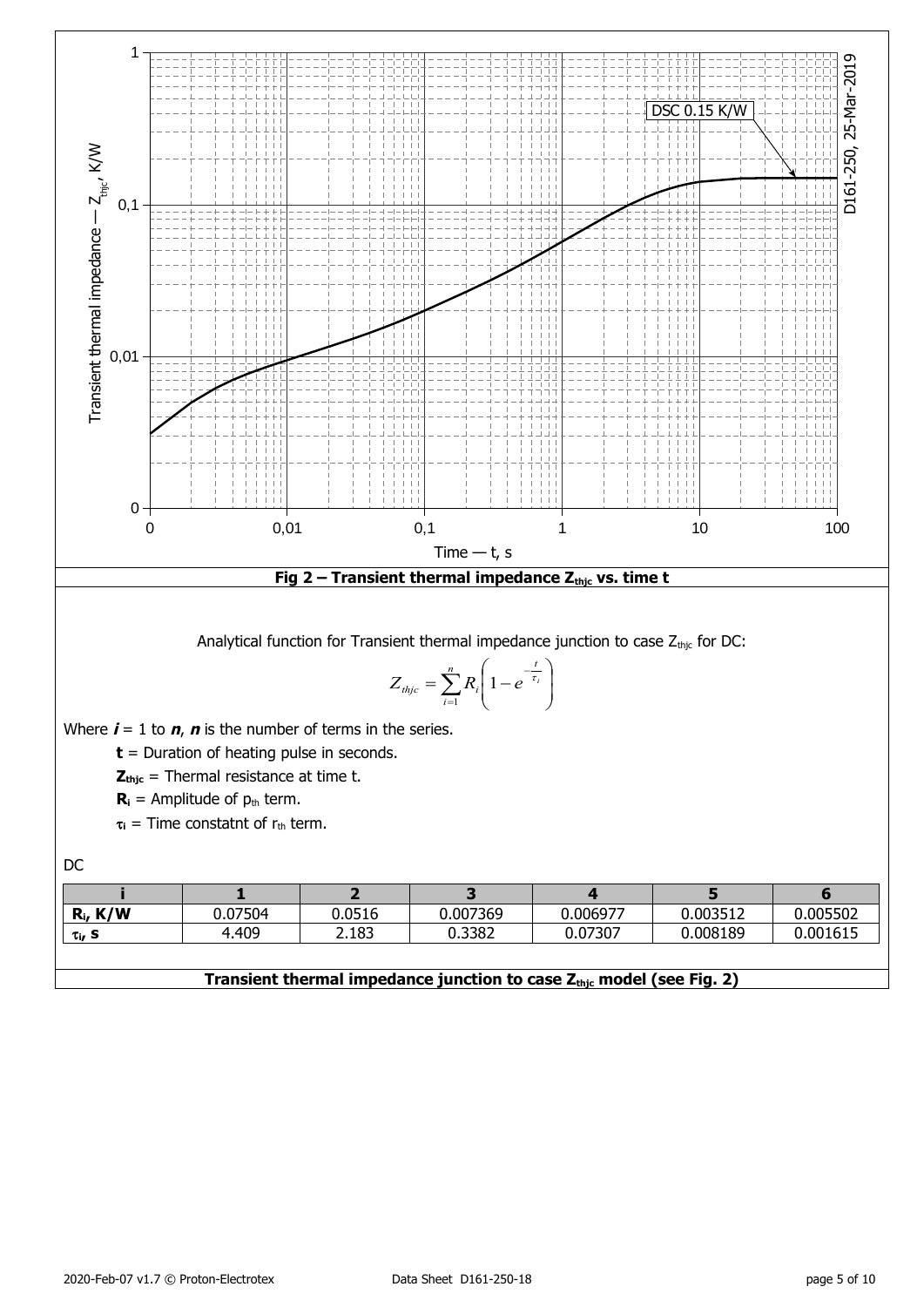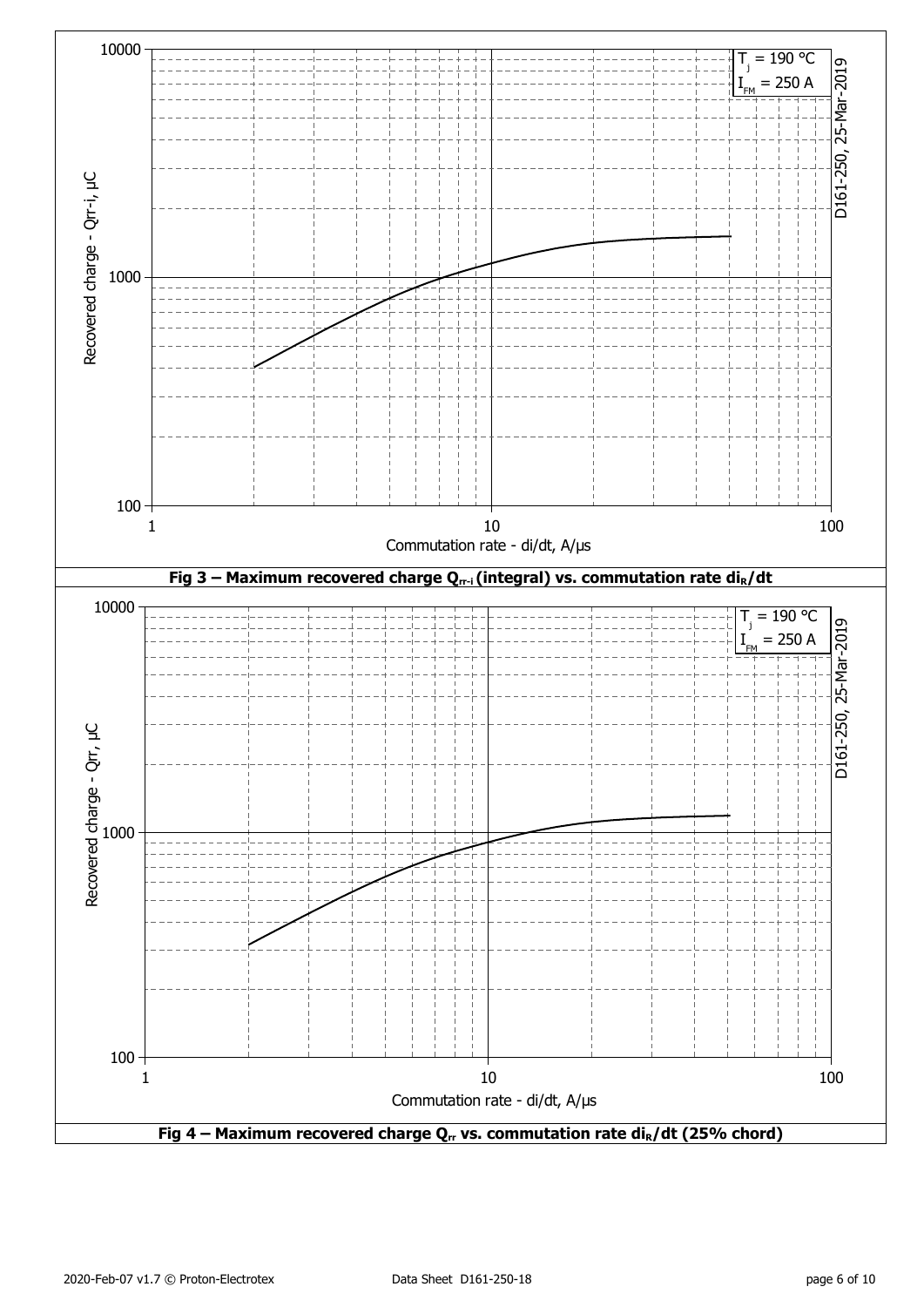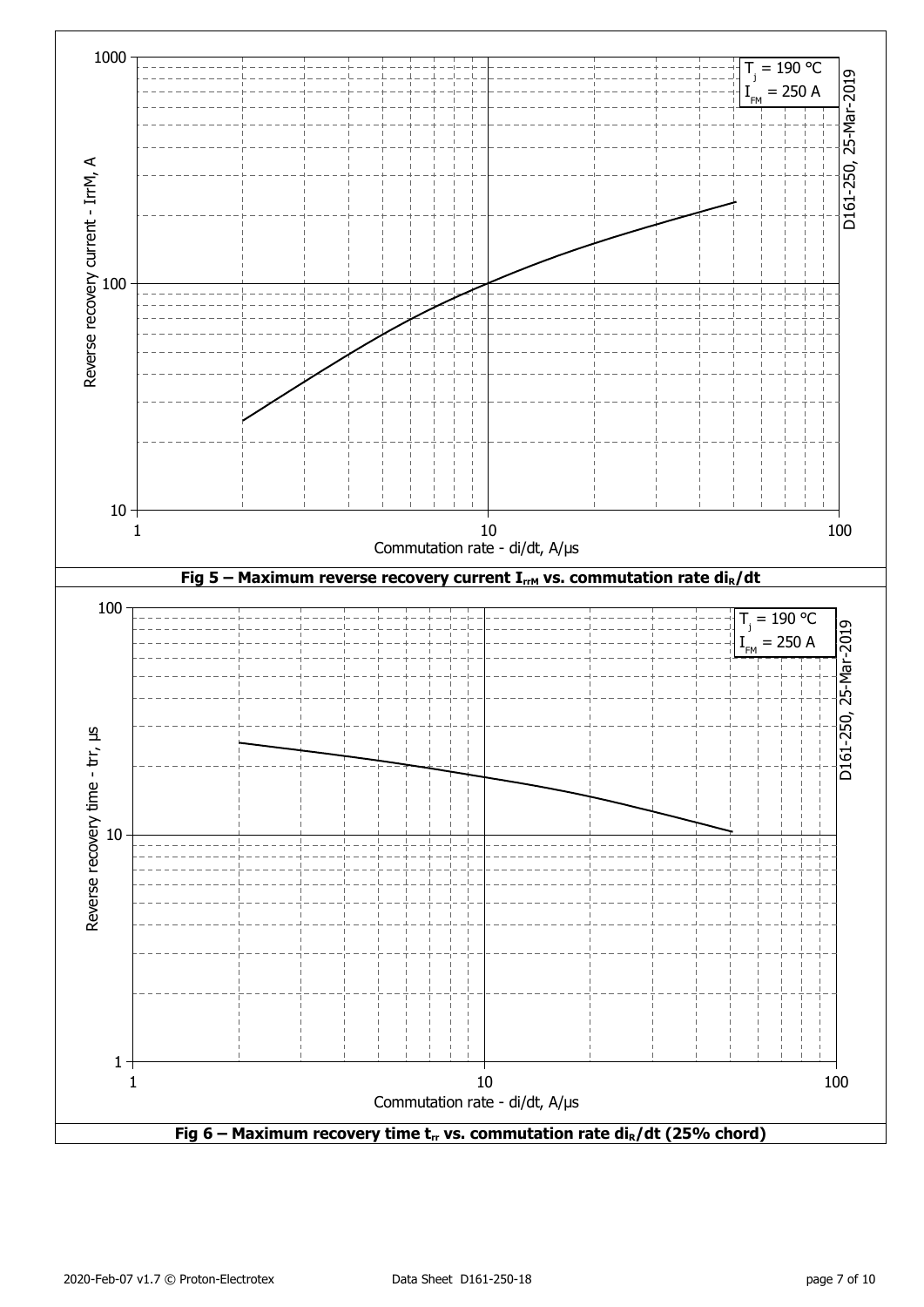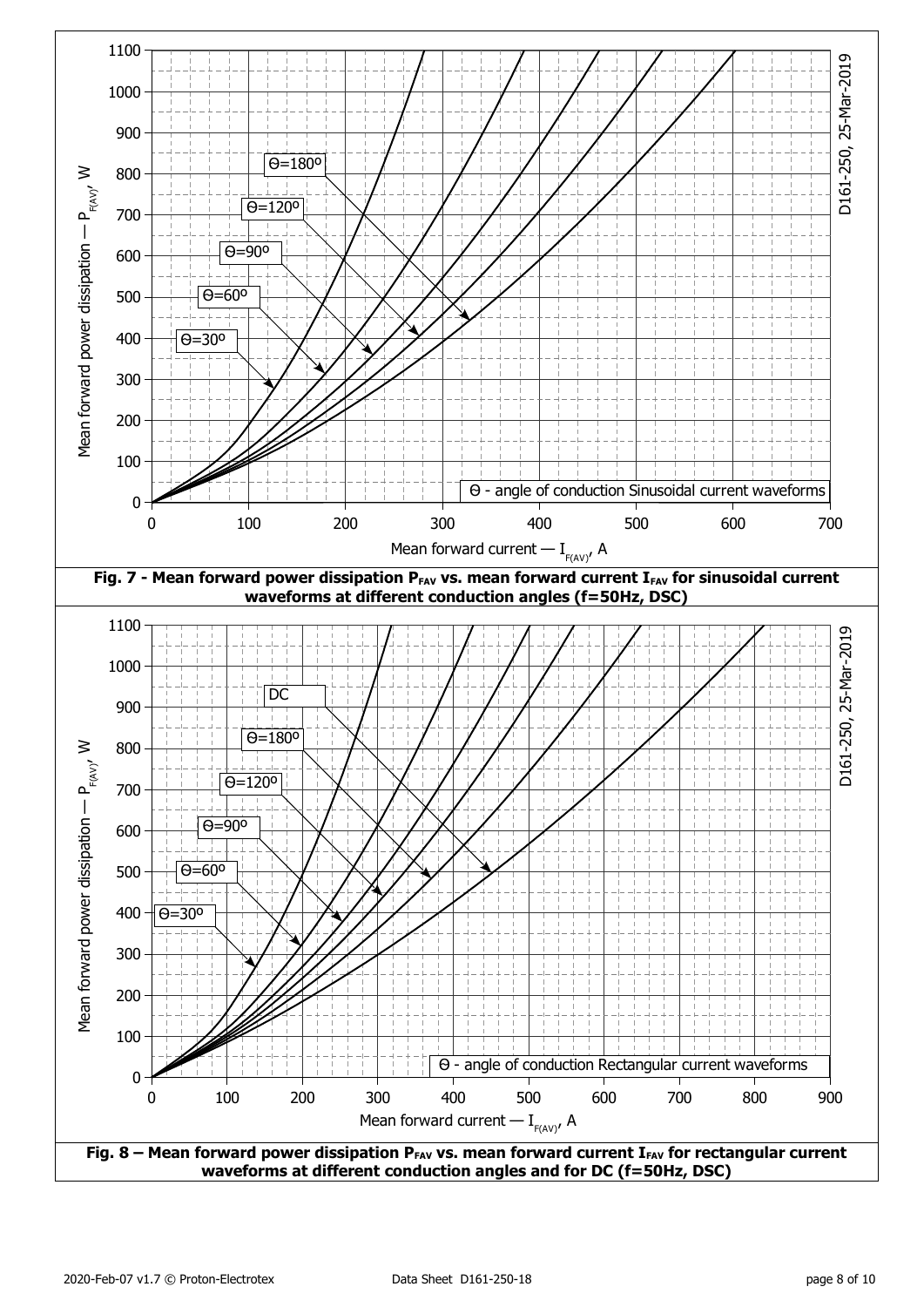